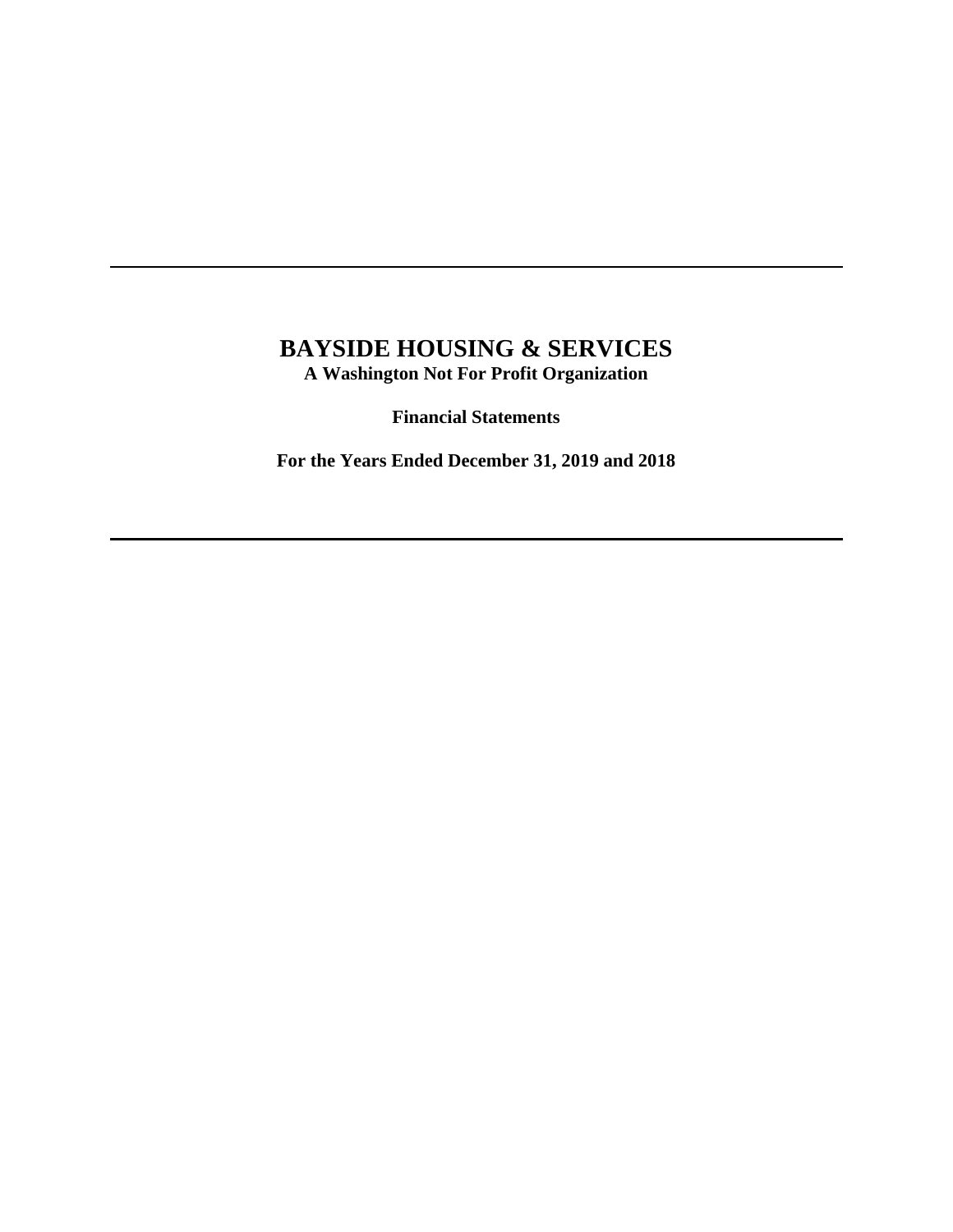| <b>Financial Statements:</b> |  |
|------------------------------|--|
|                              |  |
|                              |  |
|                              |  |
|                              |  |
|                              |  |
|                              |  |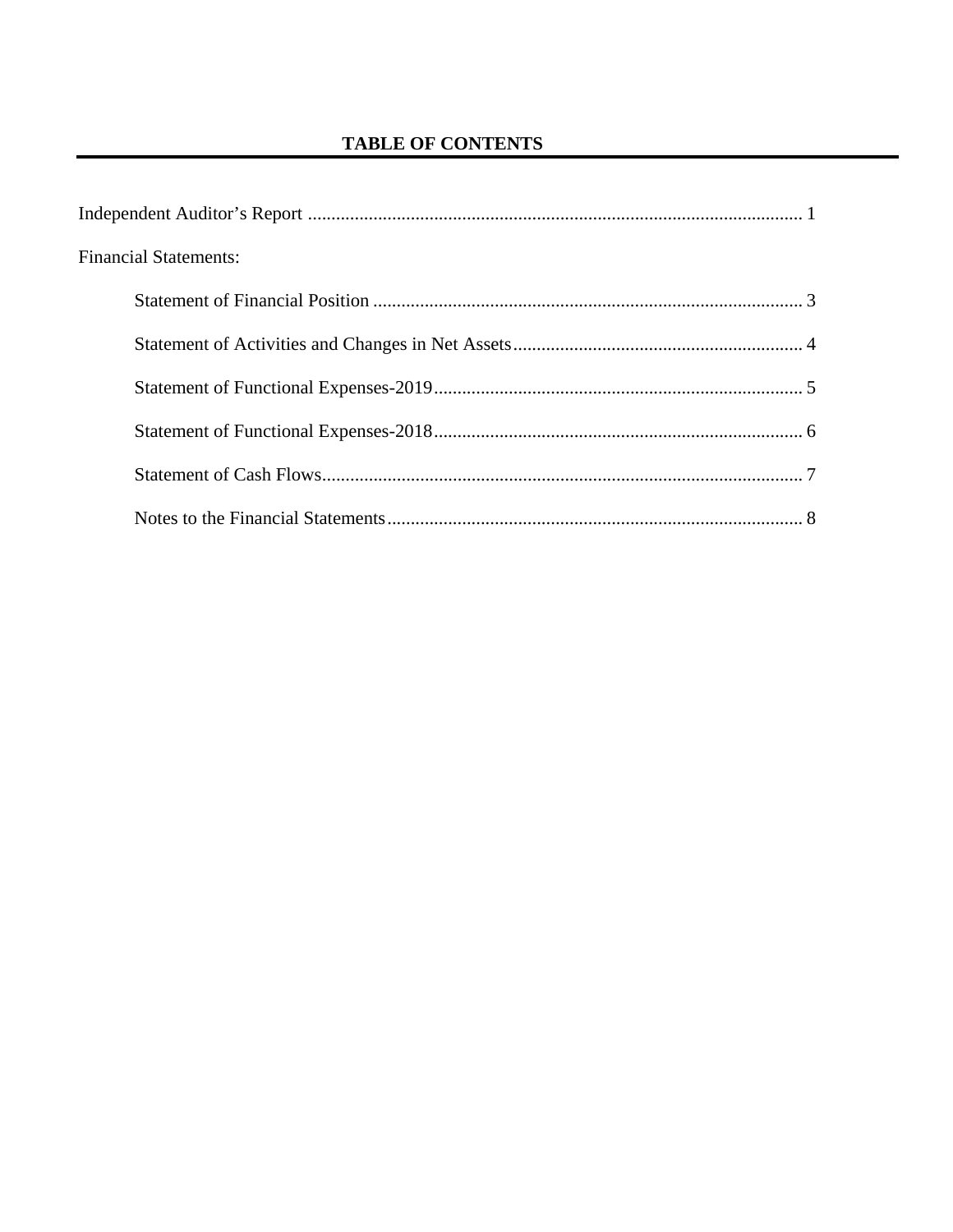



Telephone (360) 533-3370 Fax (360) 532-7123 aikenandsanders@aiken-sanders.com

#### **Independent Auditor's Report**

To the Board of Directors Bayside Housing and Services Port Hadlock, WA

#### **Report on the Financial Statements**

We have audited the accompanying financial statements of Bayside Housing and Services (the Organization), which comprise the statement of financial position as of December 31, 2019 and 2018, and the related statements of activities and changes in net assets, functional expenses, and cash flows for the years then ended, and the related notes to the financial statements.

#### **Management's Responsibility for the Financial Statements**

Management is responsible for the preparation and fair presentation of these financial statements in accordance with accounting principles generally accepted in the United States of America; this includes the design, implementation, and maintenance of internal control relevant to the preparation and fair presentation of financial statements that are free from material misstatement, whether due to fraud or error.

#### **Auditor's Responsibility**

Our responsibility is to express an opinion on these financial statements based on our audits. We conducted our audits in accordance with auditing standards generally accepted in the United States of America. Those standards require that we plan and perform the audits to obtain reasonable assurance about whether the financial statements are free from material misstatement.

An audit involves performing procedures to obtain audit evidence about the amounts and disclosures in the financial statements. The procedures selected depend on the auditor's judgment, including the assessment of the risks of material misstatement of the financial statements, whether due to fraud or error. In making those risk assessments, the auditor considers internal control relevant to the entity's preparation and fair presentation of the financial statements in order to design audit procedures that are appropriate in the circumstances, but not for the purpose of expressing an opinion on the effectiveness of the entity's internal control. Accordingly, we express no such opinion. An audit also includes evaluating the appropriateness of accounting policies used and the reasonableness of significant accounting estimates made by management, as well as evaluating the overall presentation of the financial statements.

We believe that the audit evidence we have obtained is sufficient and appropriate to provide a basis for our audit opinion.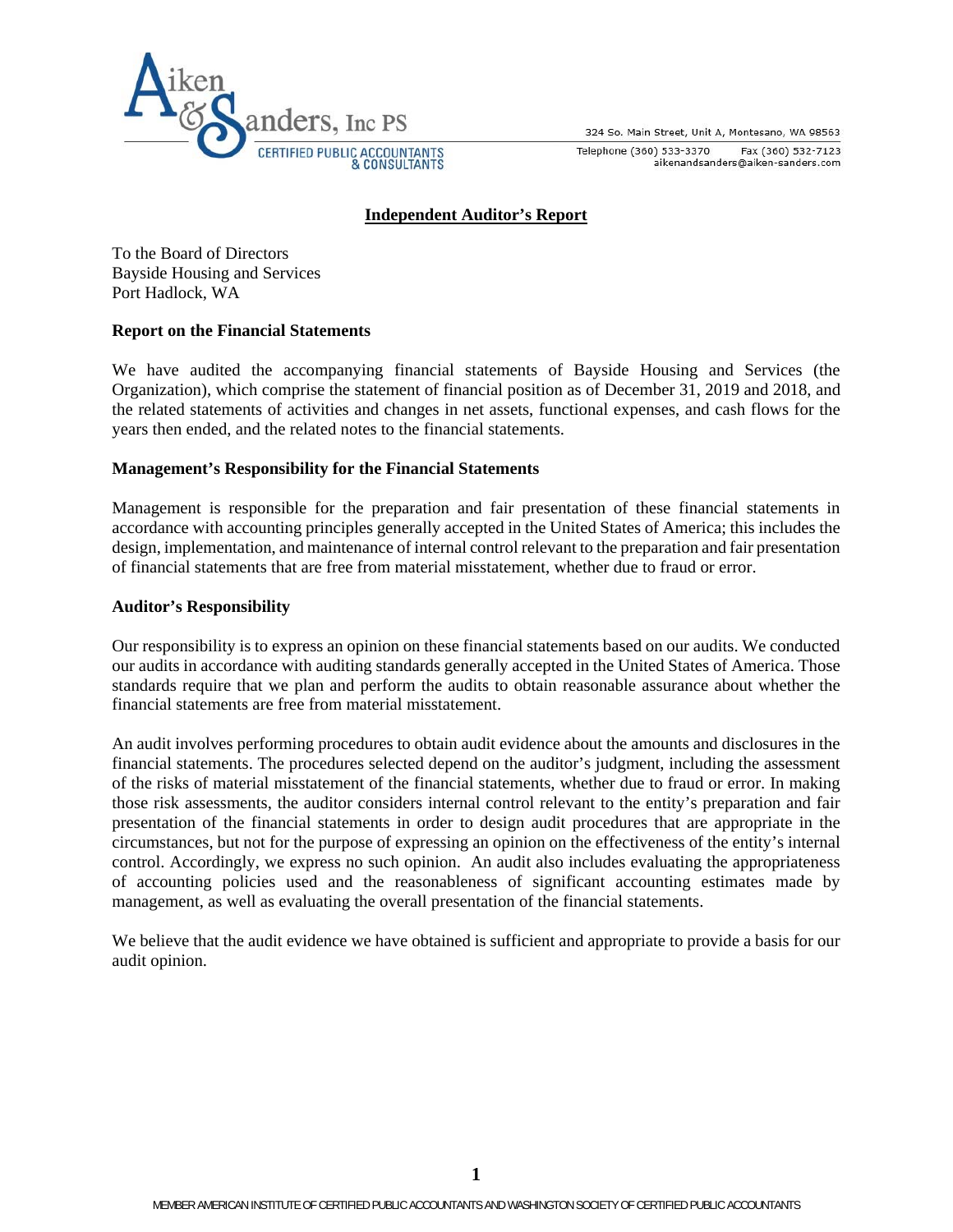## **Opinion**

In our opinion, the financial statements referred to above present fairly, in all material respects, the financial position of the Organization, as of December 31, 2019 and 2018, and changes in net assets and its cash flows for the years then ended in accordance with accounting principles generally accepted in the United States of America.

Aiken & Sanders, Inc., PS

aiken & Sanders

Certified Public Accountants & Consultants

May 29, 2020

Montesano, WA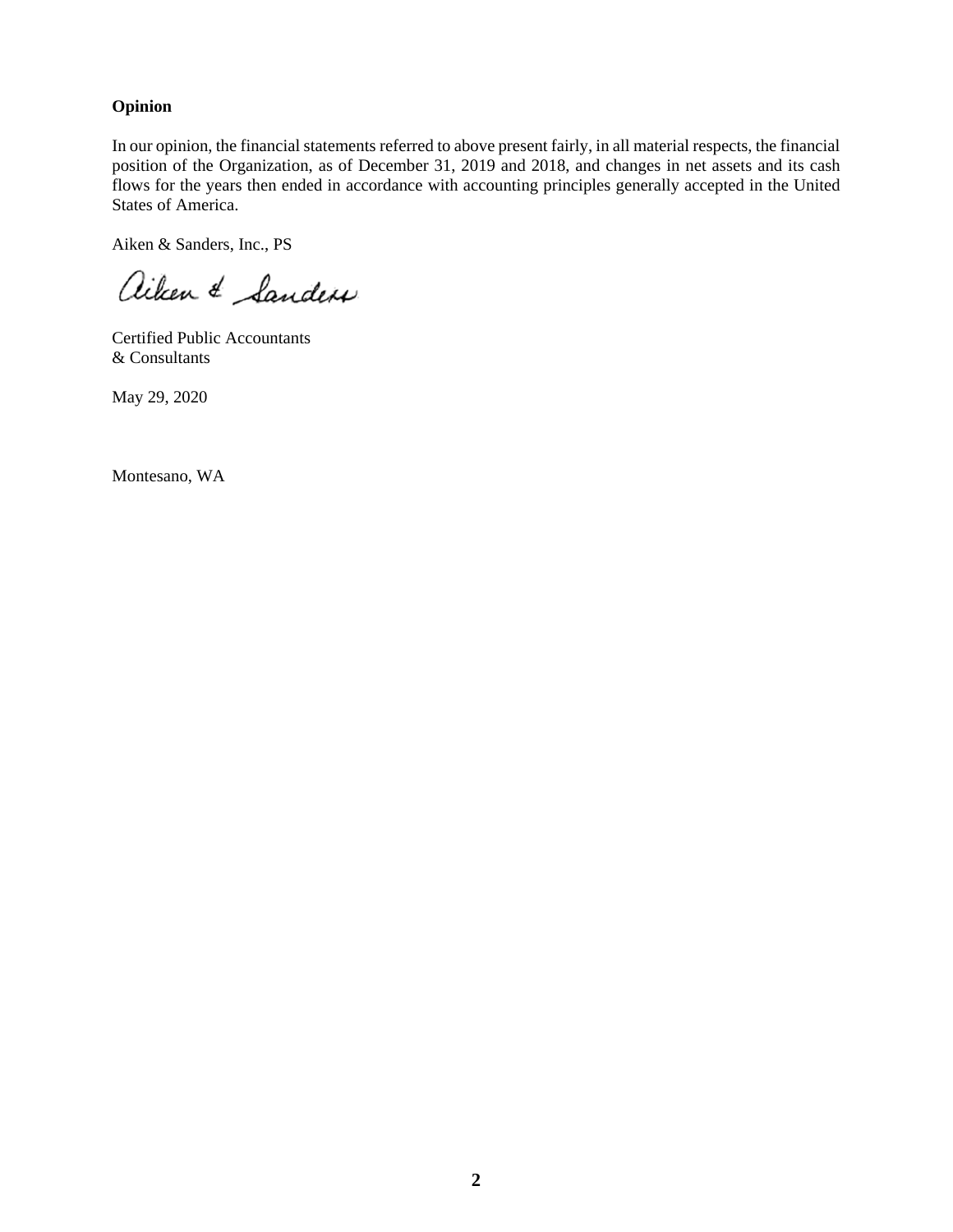# A Washington Not For Profit Organization

Statement of Financial Position

| As of December 31, 2019 and 2018 |
|----------------------------------|
|----------------------------------|

| <b>Assets</b>                                 |               |               |
|-----------------------------------------------|---------------|---------------|
|                                               | 2019          | 2018          |
| <b>Current Assets:</b>                        |               |               |
| Cash and cash equivalents                     | \$<br>117,263 | \$<br>13,513  |
| Accounts receivable                           | 2,822         | 6,957         |
| Current portion: pledges receivable           | 156,000       | 256,000       |
| Prepaid expenses                              | 19,797        | 1,142         |
| <b>Total Current Assets</b>                   | 295,882       | 277,612       |
| <b>Fixed Assets:</b>                          |               |               |
| Furniture and equipment                       | 1,753         | 1,753         |
| Office equipment                              | 1,263         | 1,263         |
| Leasehold improvements                        | 1,172         | 1,172         |
| Less: Accumulated depreciation                | (2,662)       | (1, 841)      |
| Fixed Assets, Net                             | 1,526         | 2,347         |
| <b>Other Assets:</b>                          |               |               |
| Long term pledges receivable: net of discount | 546,673       | 546,673       |
| <b>Total Other Assets</b>                     | 546,673       | 546,673       |
| <b>Total Assets</b>                           | \$<br>844,081 | \$<br>826,632 |
| <b>Liabilities and Net Assets</b>             |               |               |
| <b>Current Liabilities:</b>                   |               |               |
| Accounts payable                              | \$<br>81,191  | \$<br>12,094  |
| Payroll and related accrued expenses          | 3,122         | 4,093         |
| Current portion: notes payable                | 84,092        | 16,869        |
| <b>Total Current Liabilities</b>              | 168,405       | 33,056        |
| <b>Long Term Liabilities:</b>                 |               |               |
| Notes payable-net of current portion          | 55,000        | 123,960       |
| <b>Total Long Term Liabilities</b>            | 55,000        | 123,960       |
| <b>Net Assets:</b>                            |               |               |
| Without donor restrictions                    | 620,676       | 669,616       |
| <b>Total Net Assets</b>                       | 620,676       | 669,616       |
| <b>Total Liabilities and Net Assets</b>       | \$<br>844,081 | \$<br>826,632 |
|                                               |               |               |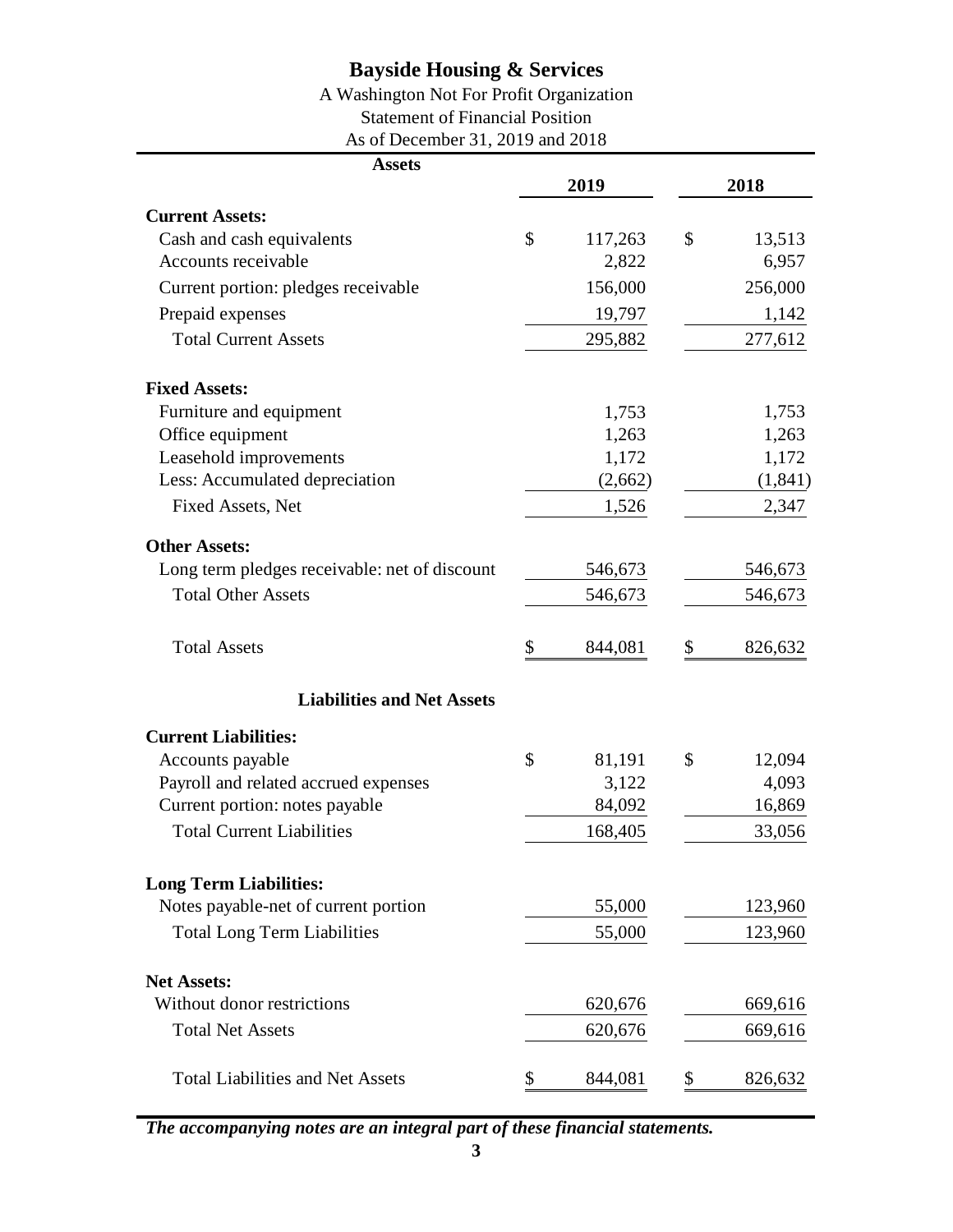A Washington Not For Profit Organization

#### Statement of Activities and Changes in Net Assets For the Years Ended December 31, 2019 and 2018

|                                                                                                                                                                                                                              | 2019<br><b>Without Donor</b><br><b>Restrictions</b>                       |    | 2018<br><b>Without Donor</b><br><b>Restrictions</b>                                       |
|------------------------------------------------------------------------------------------------------------------------------------------------------------------------------------------------------------------------------|---------------------------------------------------------------------------|----|-------------------------------------------------------------------------------------------|
| <b>Support and Revenues:</b>                                                                                                                                                                                                 |                                                                           |    |                                                                                           |
| Contributions<br>Inkind contributions<br>Grant revenue<br>Rental revenue<br>Special event revenue<br>Less: direct donor benefits<br>Investment revenue<br>Service fees and other revenue<br><b>Total Support and Revenue</b> | \$<br>283,389<br>69,643<br>16,552<br>(10, 651)<br>25<br>11,091<br>370,049 | \$ | 995,355<br>114,319<br>10,000<br>66,748<br>43,068<br>(15, 113)<br>9<br>18,595<br>1,232,981 |
| <b>Expenses:</b>                                                                                                                                                                                                             |                                                                           |    |                                                                                           |
| Program services<br>Management and general<br>Fundraising<br><b>Total Expenses</b>                                                                                                                                           | 346,012<br>63,171<br>9,806<br>418,989                                     |    | 397,387<br>62,465<br>459,852                                                              |
| <b>Change in Net Assets</b>                                                                                                                                                                                                  | (48,940)                                                                  |    | 773,129                                                                                   |
| <b>Net Assets, Beginning of Year</b>                                                                                                                                                                                         | 669,616                                                                   |    | (103, 513)                                                                                |
| Net Assets, End of Year                                                                                                                                                                                                      | \$<br>620,676                                                             | \$ | 669,616                                                                                   |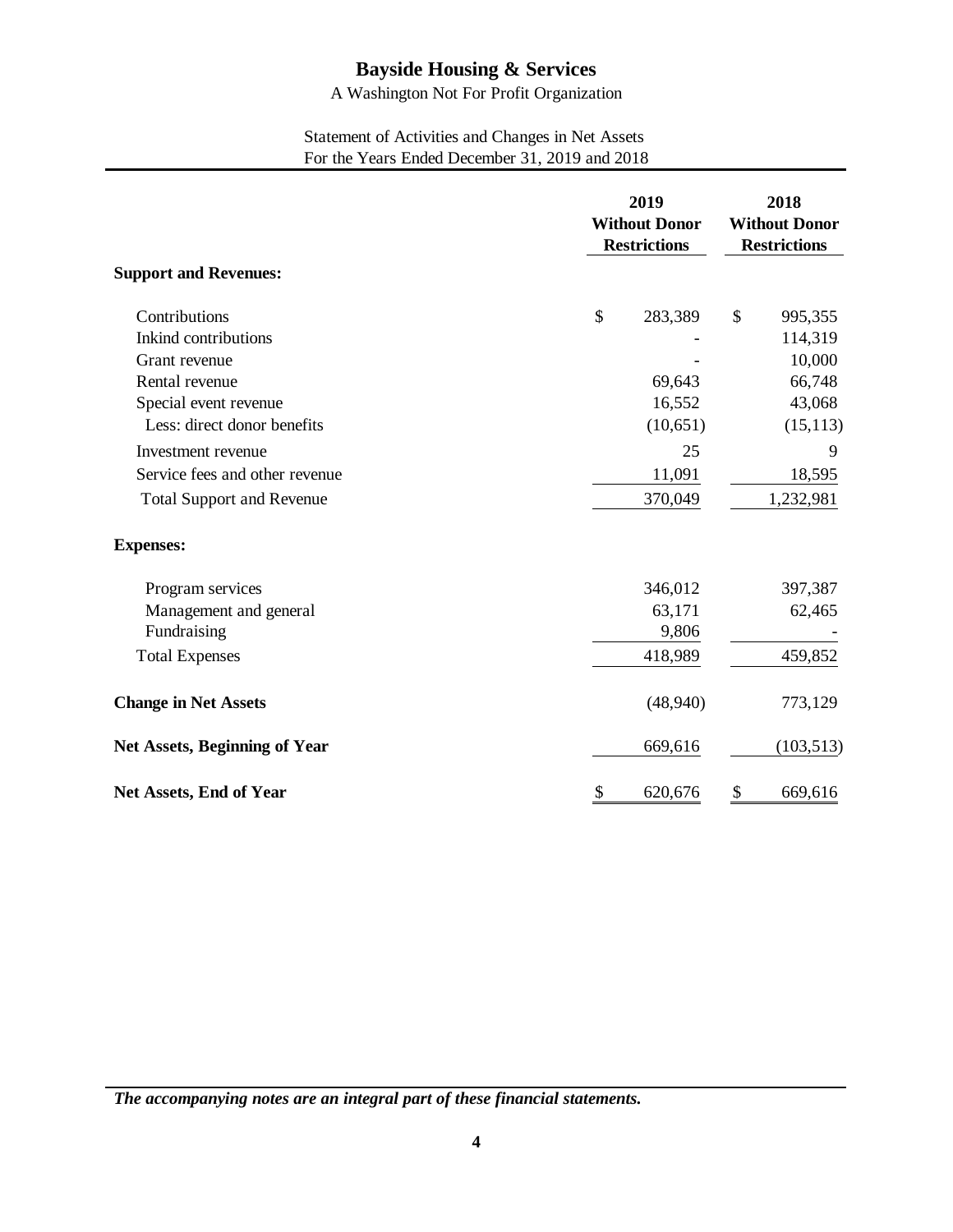A Washington Not For Profit Organization

## Statement of Functional Expenses For the Year Ended December 31, 2019

|                               | Program      | <b>Management</b><br>and General | <b>Fundraising</b>                        | <b>Total</b>  |
|-------------------------------|--------------|----------------------------------|-------------------------------------------|---------------|
| Salaries and wages            | \$<br>78,638 | \$<br>8,737                      | $\mathcal{S}$<br>$\overline{\phantom{a}}$ | \$<br>87,375  |
| Payroll taxes                 | 11,762       | 1,306                            |                                           | 13,068        |
| <b>Benefits</b>               | 4,143        | 461                              |                                           | 4,604         |
| Bank fees and charges         |              | 15,536                           | 531                                       | 16,067        |
| Professional services         | 24,378       | 12,202                           |                                           | 36,580        |
| Repairs and maintenance       | 15,874       |                                  |                                           | 15,874        |
| Office expenses               |              | 196                              | 745                                       | 941           |
| Property tax                  | 2,196        |                                  |                                           | 2,196         |
| Travel                        | 1,429        |                                  |                                           | 1,429         |
| Depreciation and amortization | 516          | 305                              |                                           | 821           |
| Occupancy                     | 180,130      | 20,006                           |                                           | 200,136       |
| Technology                    | 4,747        | 527                              |                                           | 5,274         |
| Insurance                     | 4,665        | 518                              |                                           | 5,183         |
| Interest                      | 6,598        |                                  |                                           | 6,598         |
| Dues & subscriptions          |              | 1,819                            |                                           | 1,819         |
| Advertising                   | 1,717        | 227                              | 8,530                                     | 10,474        |
| Program expense               | 9,107        |                                  |                                           | 9,107         |
| Miscellaneous expense         | 112          | 1,331                            |                                           | 1,443         |
| <b>Total Expenses</b>         | 346,012      | \$<br>63,171                     | \$<br>9,806                               | \$<br>418,989 |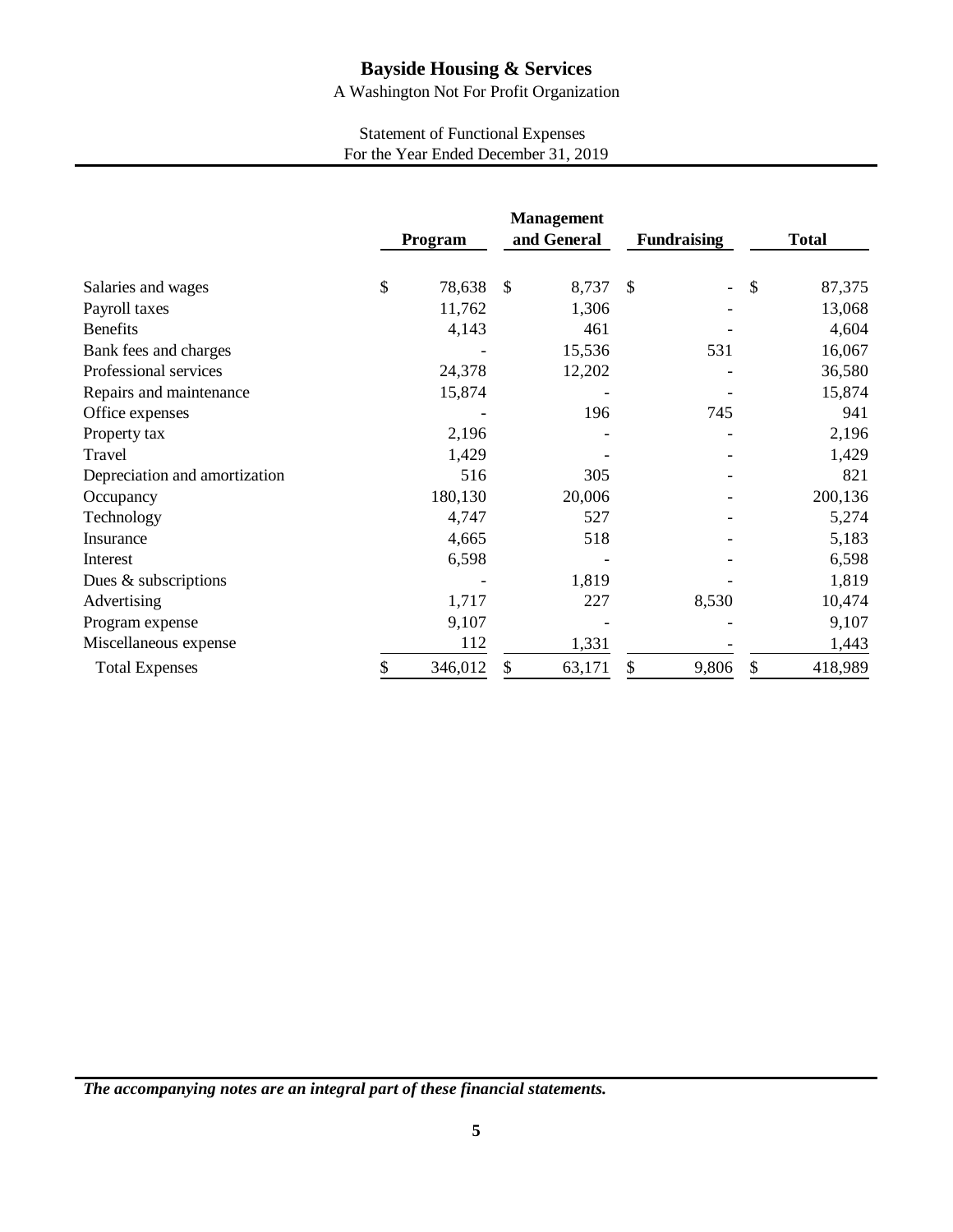A Washington Not For Profit Organization

## Statement of Functional Expenses For the Year Ended December 31, 2018

|                               | Program       |               | <b>Management</b><br>and General | <b>Total</b>  |
|-------------------------------|---------------|---------------|----------------------------------|---------------|
| Salaries and wages            | \$<br>80,890  | $\mathcal{S}$ | 8,987                            | \$<br>89,877  |
| Payroll taxes                 | 12,169        |               | 1,352                            | 13,521        |
| <b>Benefits</b>               | 6,400         |               | 711                              | 7,111         |
| Professional services         | 18,497        |               | 19,496                           | 37,993        |
| Repairs and maintenance       | 16,720        |               |                                  | 16,720        |
| Office expenses               |               |               | 1,910                            | 1,910         |
| Property tax                  | 2,733         |               |                                  | 2,733         |
| Travel                        | 399           |               |                                  | 399           |
| Depreciation and amortization | 446           |               | 253                              | 699           |
| Occupancy                     | 139,545       |               | 15,498                           | 155,043       |
| Technology                    | 3,558         |               | 395                              | 3,953         |
| Insurance                     | 3,567         |               | 397                              | 3,964         |
| Interest                      | 6,848         |               |                                  | 6,848         |
| Dues $&$ subscriptions        |               |               | 1,617                            | 1,617         |
| Advertising                   | 1,888         |               |                                  | 1,888         |
| Inkind expense                | 103,328       |               | 10,991                           | 114,319       |
| Miscellaneous expense         | 400           |               | 857                              | 1,257         |
| <b>Total Expenses</b>         | \$<br>397,387 | \$            | 62,465                           | \$<br>459,852 |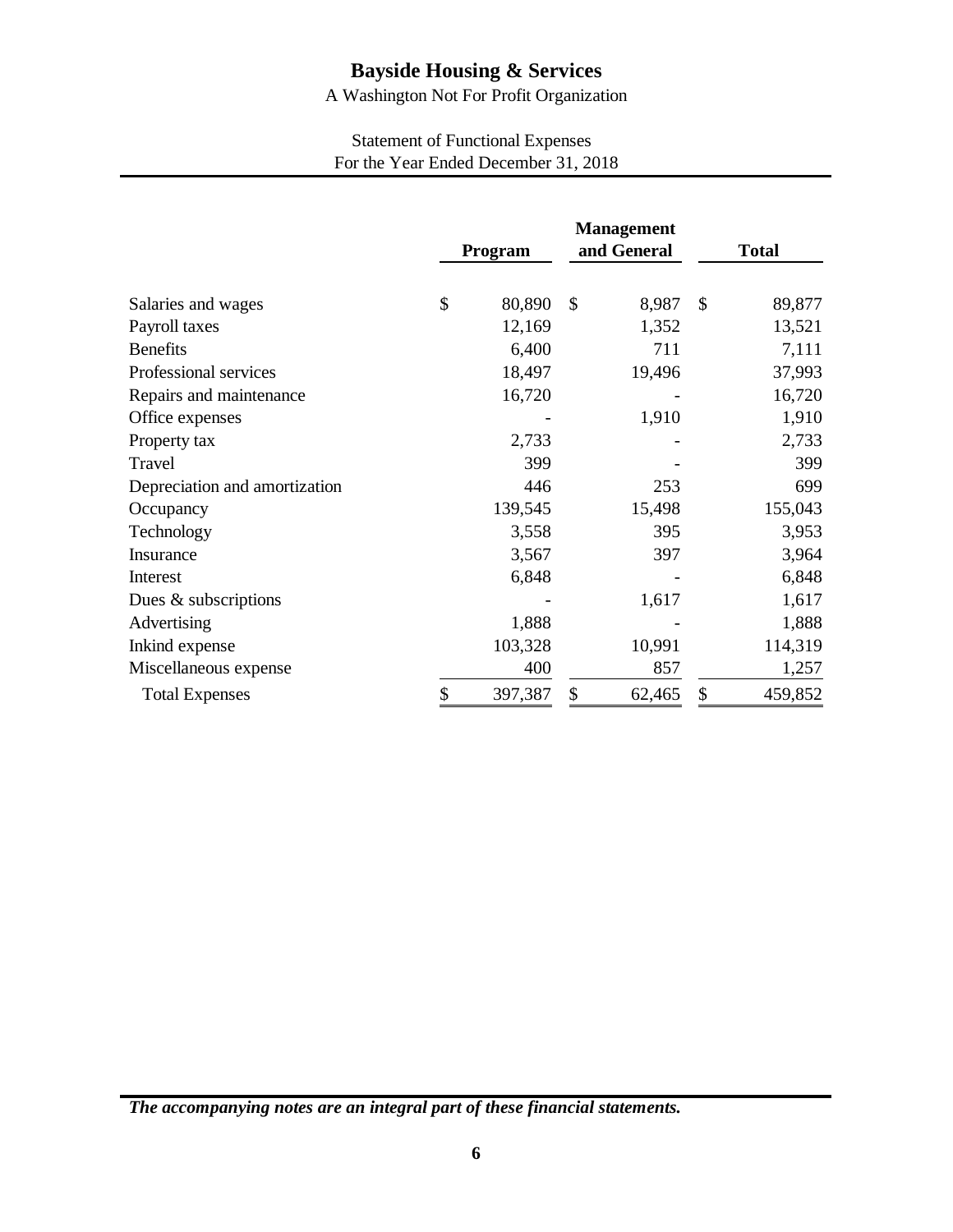A Washington Not For Profit Organization

## Statement of Cash Flows For the Years Ended December 31, 2019 and 2018

|                                                                                                             | 2019           | 2018           |
|-------------------------------------------------------------------------------------------------------------|----------------|----------------|
| <b>Cash flows from operating activities:</b>                                                                |                |                |
| Cash received from grantors, donors and customers                                                           | \$<br>484,810  | \$<br>326,983  |
| Cash paid to vendors and suppliers                                                                          | (266, 732)     | (232, 374)     |
| Cash paid to and on behalf of employees                                                                     | (106, 018)     | (110, 196)     |
| Cash received from interest                                                                                 | 25             | 9              |
| Net cash provided (used) by operating activities                                                            | 112,085        | (15,578)       |
| <b>Cash flows from investing activities:</b>                                                                |                |                |
| Cash paid for leasehold improvements                                                                        |                | (1,172)        |
| Net cash provided (used) by investing activities                                                            |                | (1, 172)       |
| <b>Cash flows from financing activities:</b>                                                                |                |                |
| Cash received from loans                                                                                    |                |                |
| Cash paid to loans                                                                                          | (8, 335)       | (5,000)        |
| Net cash provided (used) by financing activities                                                            | (8, 335)       | (5,000)        |
| Net increase (decrease) in cash & cash equivalents                                                          | 103,750        | (21,750)       |
| Cash $\&$ cash equivalents at beginning of year                                                             | 13,513         | 35,263         |
| Cash & cash equivalents at end of year                                                                      | \$<br>117,263  | \$<br>13,513   |
| Reconciliation of increase (decrease) in net assets to net cash<br>provided (used) by operating activities: |                |                |
| Increase (decrease) in net assets:                                                                          | \$<br>(48,940) | \$<br>773,129  |
| <b>Adjustments:</b>                                                                                         |                |                |
| Depreciation and amortization                                                                               | 821            | 699            |
| Interest expense additions to loans payable                                                                 | 6,598          | 6,848          |
| <b>Changes in assets and liabilities:</b>                                                                   |                |                |
| (Increase) decrease in accounts receivable                                                                  | 4,136          | (4,110)        |
| (Increase) decrease in pledges receivable                                                                   | 100,000        | (802, 673)     |
| (Increase) decrease in inventory                                                                            |                | 2,118          |
| (Increase) decrease in prepaid expense                                                                      | (18, 656)      | (286)          |
| Increase (decrease) in accounts payable                                                                     | 69,097         | 8,384          |
| Increase (decrease) in payroll and related expense                                                          | (971)          | 313            |
| Net cash provided (used) by operating activities                                                            | \$<br>112,085  | \$<br>(15,578) |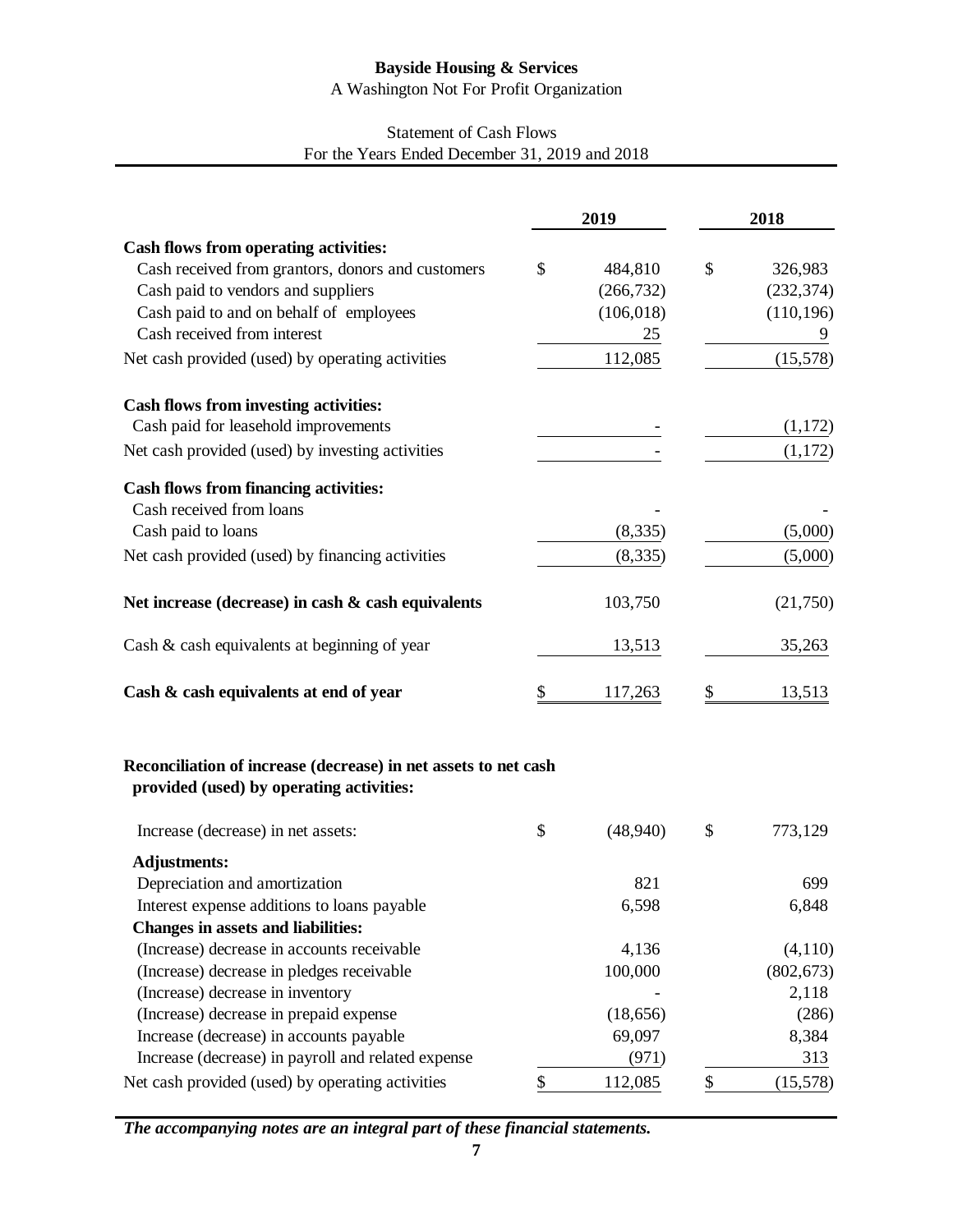#### **Notes to Financial Statements**

### **December 31, 2019 and 2018**

## **A. SUMMARY OF SIGNIFICANT ACCOUNTING POLICIES:**

#### **Nature of Activities--**

 Bayside Housing & Services (The Organization) is a not-for-profit corporation organized in 2014. The Organization's mission is to provide transformative services to people in need as they improve their quality of life.

 The Organization primarily meets its mission by providing interim housing to individuals as they transition into permanent living situations at a leased facility in Port Hadlock, WA. Priority for housing is given to seniors, veterans, and underemployed/low wage workers who need housing to retain employment.

## **Basis of Accounting--**

 The Organization's policy is to prepare its financial statements on the accrual basis of accounting. Revenue is recognized when earned, and expenditures are recognized when incurred. If an expenditure results in an asset having an estimated useful life which extends substantially beyond the year of acquisition, the expenditure is capitalized and depreciated or amortized over the estimated useful life of the asset.

#### **Financial Statement Presentation--**

 The Organization follows accounting prescribed by the Financial Accounting Standards Board in its Accounting Standards Codification (ASC) 958 Not-for Profit Entities. Under ASC 958, The Organization is required to report information regarding its financial position and activities according to two classes of net assets: with donor restrictions, and without donor restrictions.

 With Donor Restrictions: Net assets that result from contributions whose use by The Organization is restricted by donor imposed stipulations that may expire with the passage of time or can be fulfilled or otherwise removed by actions of The Organization.

Without Donor Restrictions: Net assets that are not restricted by donor stipulation.

 Gifts of goods and equipment are reported as without donor restrictions unless explicit donor stipulations specify how the donated assets must be used.

#### **Property and Equipment--**

 Purchased furniture, equipment, and leasehold improvements are stated at cost. Donated furniture, equipment, or property is recognized as revenue and capitalized at its estimated fair value on the date of receipt. The Organization capitalizes assets that have a useful life greater than one year. Depreciation is computed using the straight-line method based on estimated useful lives.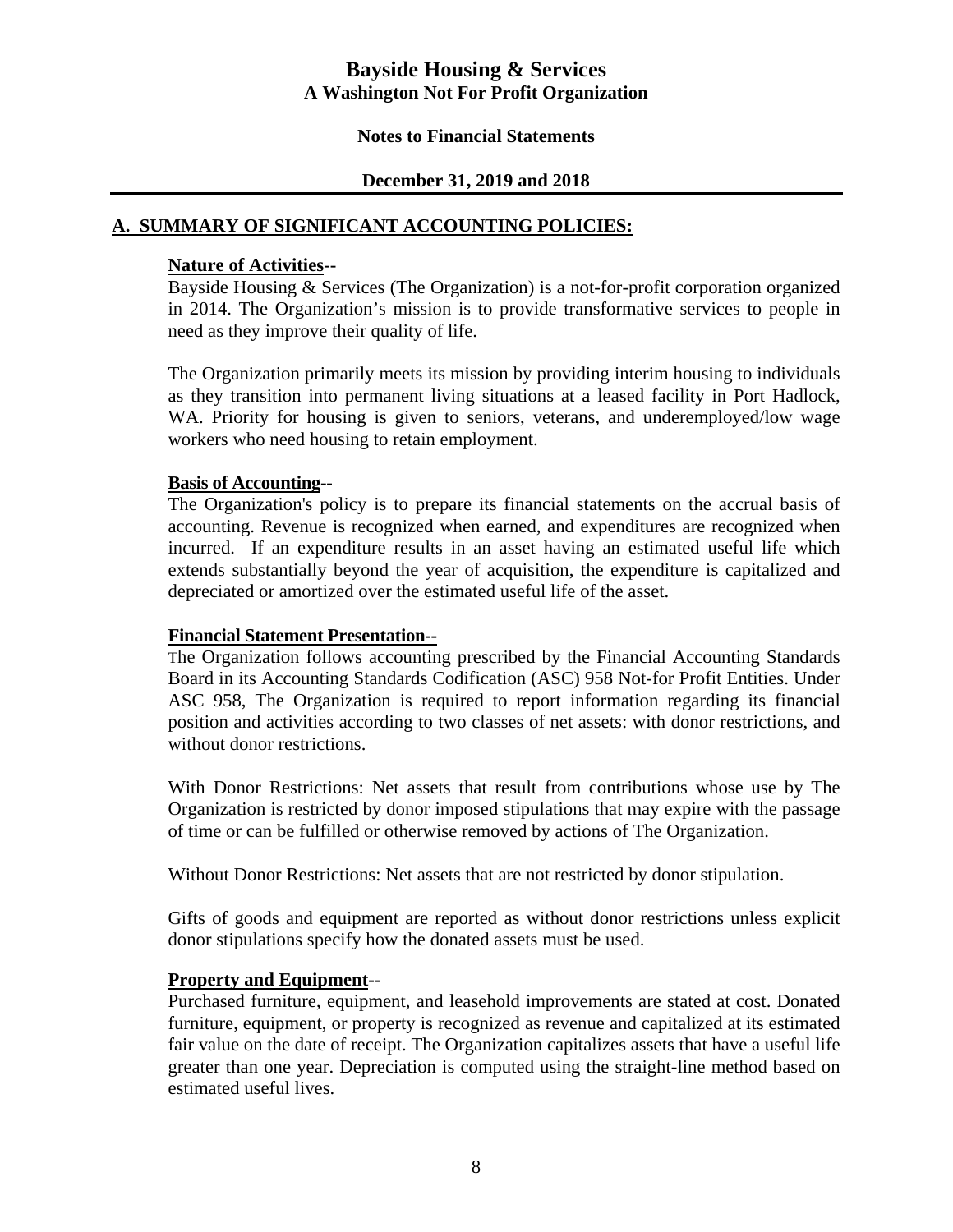#### **Notes to Financial Statements**

#### **December 31, 2019 and 2018**

#### **Estimates--**

 The preparation of financial statements in conformity with generally accepted accounting principles requires management to make estimates and assumptions that effect certain reported amounts and disclosures. Accordingly, actual results could differ from those estimates.

#### **Expense Allocation--**

 The Organization records its expenses by function. Program expenses represent expenses incurred to fulfill The Organization's exempt purposes. Management and general expenses support that exempt purpose while fundraising expenses are incurred to raise resources to carry out program activities. Expenses are recorded, when appropriate, to the function receiving direct benefit. When expenses benefit more than one function, an allocation is made based on relative benefits provided to each function.

#### **Cash and Cash Equivalents--**

 For purposes of the statement of cash flows, The Organization considers all checking and savings accounts and unrestricted highly liquid investments with an initial maturity of three months or less to be cash and cash equivalents.

#### **Advertising--**

The Organization's policy is to expense advertising costs as they are incurred.

#### **Inventory--**

Inventory is composed of linens for use in housing and is recorded at cost.

#### **Contributions--**

 Contributions are recognized when received or when a donor makes an unconditional promise to give to the organization. Contributions that are restricted by the donor are reported as increases in net assets without donor restrictions if the restrictions expire in the year in which the contributions are recognized. All other donor restricted contributions are reported as increases in net assets with donor restrictions. When a restriction expires, net assets with donor restrictions are reclassified to net assets without donor restrictions.

 Unconditional promises to give (pledges receivable) are recognized as revenues in the period the pledge is received. Long term pledges (collection expected in greater than one year) are discounted to the net present value of future cash flows. Conditional promises to give are recognized only when the conditions on which they depend are substantially met and the promise becomes unconditional.

 If the restrictions on a contribution are met in the same year that the contribution is received, it is The Organization's policy to record the contribution as without donor restriction on the statement of activities and changes in net assets.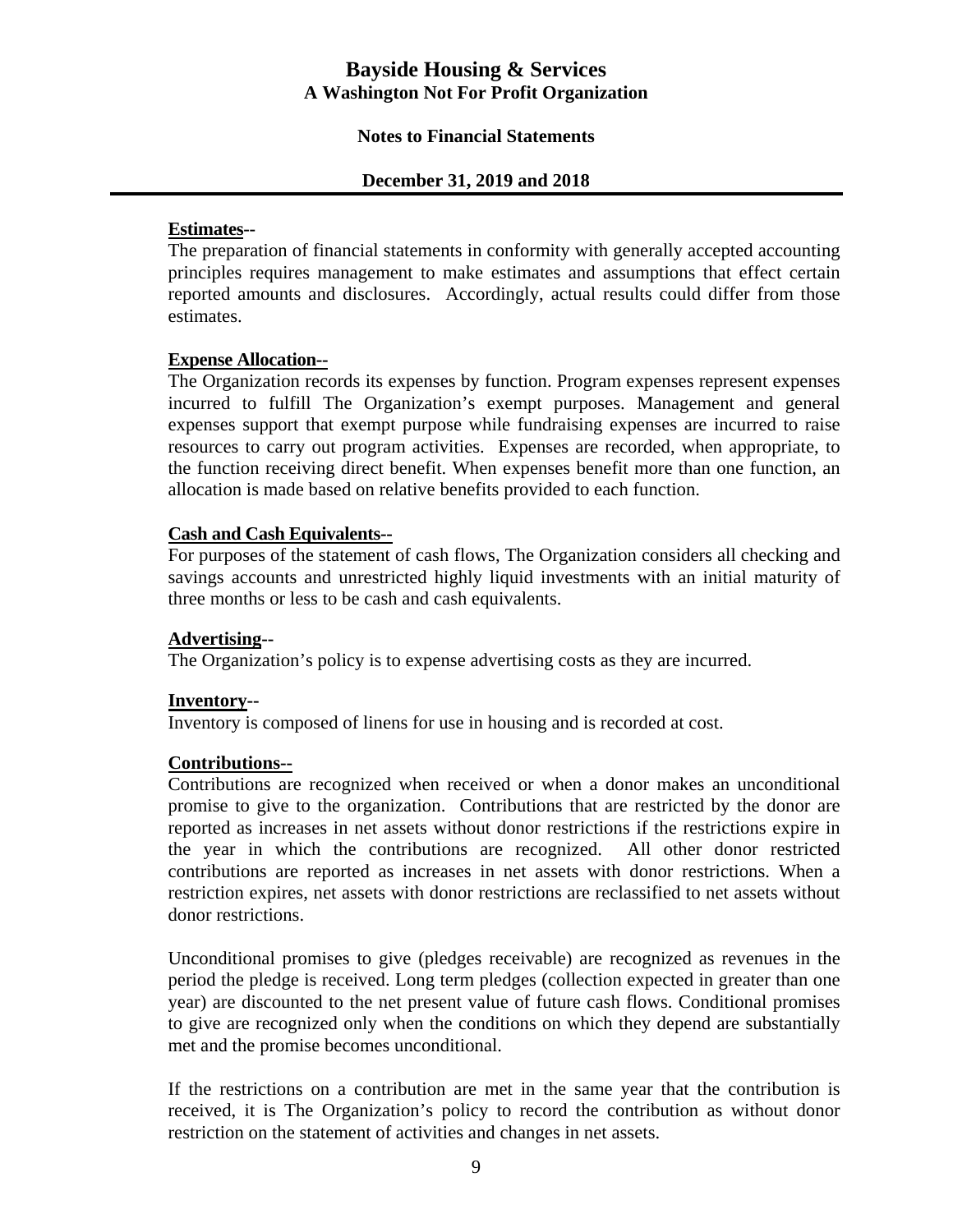#### **Notes to Financial Statements**

### **December 31, 2019 and 2018**

## **B. ACCOUNTS RECEIVABLE:**

Accounts receivable are recorded to the extent of qualifying amounts to be received after year end.

Historically, bad debts have been immaterial. The Organization uses the direct write-off method. When an amount becomes uncollectible, it is charged to expense in the year it is deemed to be uncollectible. During 2019 and 2018 there were bad debts of \$0. As of December 31, 2019, management estimated that all accounts receivable were collectible.

The Organization considers accounts more than 90 days outstanding as past due. No interest is charged on past due receivables. The Organization had \$0 past due at December 31, 2019.

### **C. LIQUIDITY AND AVAILABILITY OF FINANCIAL ASSETS:**

 The Organization, although it expects to receive current support to fund operations for 2020 and later years, has \$276,085 and \$276,470 of financial assets available within one year of the statement of financial position dates on December 31, 2019 and 2018, respectively, to meet cash needs for general operating expenditures of The Organization.

|                                    | 2019       | 2018    |
|------------------------------------|------------|---------|
| Financial assets at year end       | 276,085 \$ | 276,470 |
|                                    |            |         |
| Financial assets available to meet |            |         |
| cash needs within one year         | 276,085 \$ | 276,470 |

## **D. DEPRECIATION EXPENSE:**

Depreciation is provided as follows for 2019 and 2018:

|                        |                      |           | 2019                | 2018                |
|------------------------|----------------------|-----------|---------------------|---------------------|
|                        | <b>Method</b>        | Life      | <b>Depreciation</b> | <b>Depreciation</b> |
| Leasehold Improvements | <b>Straight Line</b> | 5 years   | \$<br>234           | 20                  |
| Equipment              | Straight Line        | 3-5 years | 587                 | 679                 |
| <b>Totals:</b>         |                      |           | 821                 | 699                 |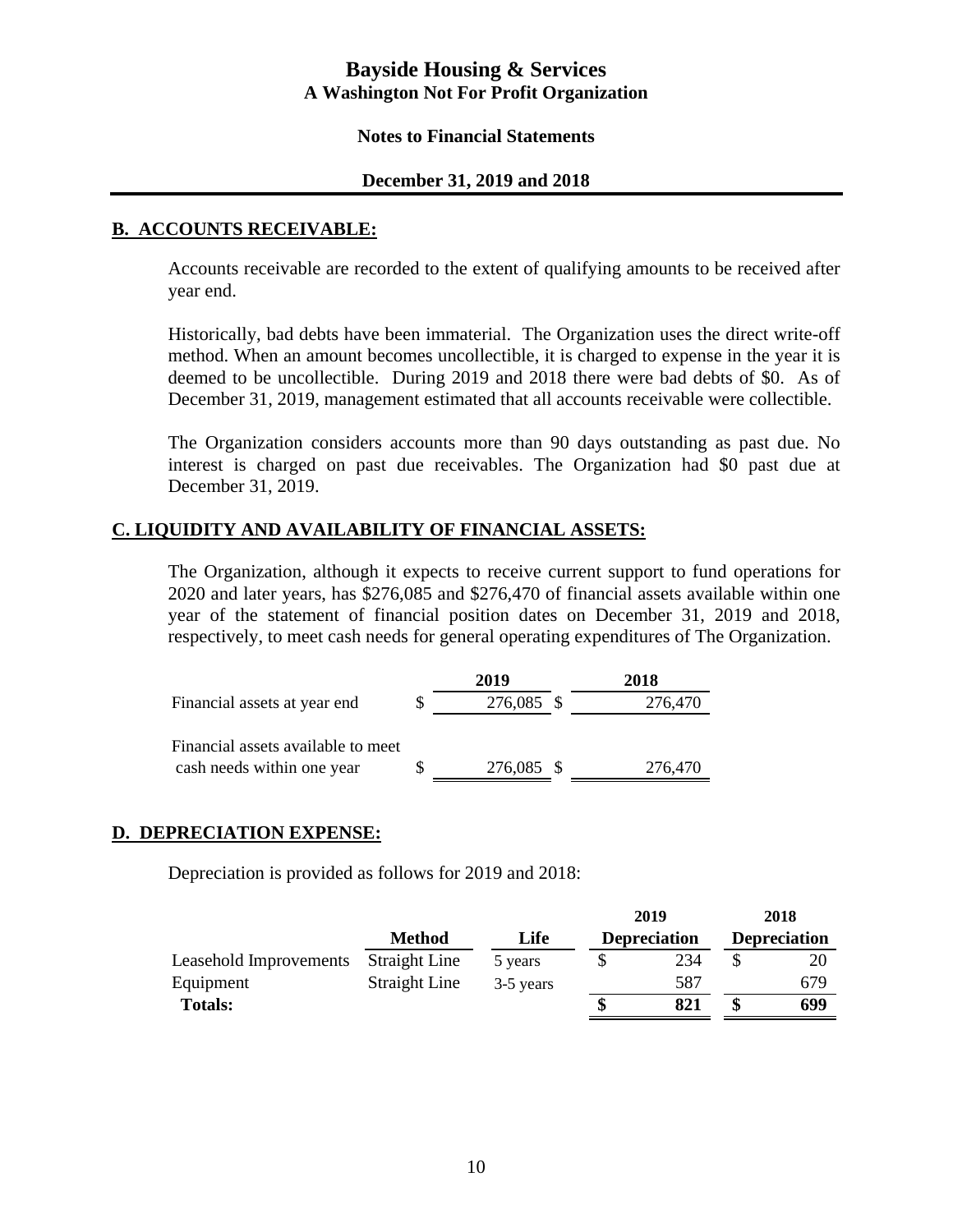#### **Notes to Financial Statements**

#### **December 31, 2019 and 2018**

#### **E. LEASES AND INKIND REVENUE:**

The Organization leases rooms in the Tower Building: a four story, thirty one (31) room building located at the Historic Old Alcohol Plant in Port Hadlock, WA, from Inn Properties, LLC (Inn Properties). Inn Properties ownership includes several members who are also board members of the Organization. The Organization is also entitled to use the top floor of the Tower Building for food preparation and a room in a separate building on the site for an Organization employee.

The Organization signed a ten (10) year lease with Inn Properties effective January 1, 2016. The lease terms require monthly payments of \$5,000 for the first six months (6), monthly payments of \$7,500 for the next twelve months (12), and \$10,000 per month for the remaining one hundred and two months (102). The lease contains an Organization option to extend the lease for one additional ten (10) year term. The Organization is also leasing some additional rooms in addition to prescribed rooms. During 2018, Inn Properties forgave \$33,833 in rent payments. The Organization recognized \$169,744 and \$123,678 as rent expense on this lease for 2019 and 2018, respectively.

The lease also requires the Organization to pay a prorated share of maintenance, utility, insurance, and property tax costs. The Organization is also reimbursing Inn Properties for use of housekeeping and maintenance staff and other operating costs. The Organization paid \$54,892 and \$52,112 in reimbursed costs during 2019 and 2018, respectively. Inn Properties also forgave \$76,088 in housekeeping, maintenance, and other operating costs in 2018. This forgiveness has been recognized as inkind revenue and expense in the financial statements.

Future minimum rents, prior to any inkind reductions, for the next five years to be paid under currently executed leases are as follows for the years ending December 31:

|        | 2020 | 120,000 |
|--------|------|---------|
|        | 2021 | 120,000 |
|        | 2022 | 120,000 |
|        | 2023 | 120,000 |
|        | 2024 | 120,000 |
| Total: |      | 600,000 |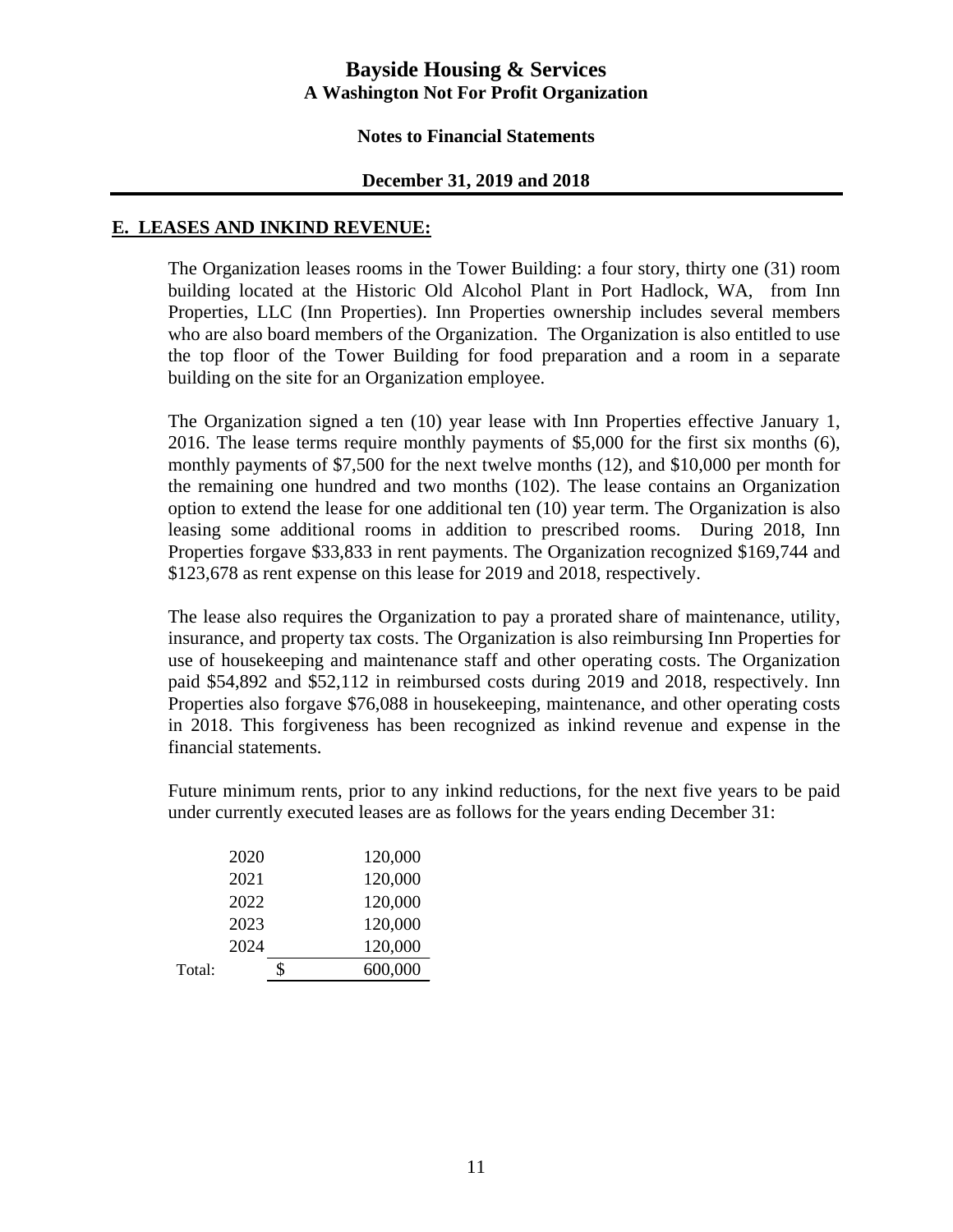#### **Notes to Financial Statements**

#### **December 31, 2019 and 2018**

#### **F. SUBSEQUENT EVENTS:**

No events have occurred through May 29, 2019, which is the date the financial statements were available to be issued based on The Organization's facts and circumstances, for events requiring recording or disclosure in the financial statements for the year ended December 31, 2019.

#### **G. INCOME TAX & UNCERTAIN TAX POSITIONS:**

The Organization is a tax exempt non-profit organization under the Internal Revenue Code Section  $501(c)(3)$  and is not classified as a private foundation. Accordingly, the financial statements do not include any provision for income taxes.

The Organization files income tax returns in the U.S. federal jurisdiction. The Organization is no longer subject to U.S. federal income tax examinations by tax authorities for years before 2016. Currently, there is no examination or pending examination with the Internal Revenue Service (IRS).

The Organization adopted the provisions of FASB ASC 740-10, Accounting for Uncertainty in Income Taxes, on January 1, 2015. As of December 31, 2019, there are no tax positions for which the deductibility is certain but for which there is uncertainty regarding the timing of such deductibility.

#### **H. NOTES PAYABLE AND RELATED PARTY TRANSACTIONS:**

The Organization, as detailed in Note E, paid rent and reimbursed costs and received inkind donations under a lease arrangement with Inn Properties.

The Organization received \$66,537 and \$175,445 in contributions from board members and affiliated individuals during 2019 and 2018, respectively, which represented approximately 23% and 64% of total contributions received.

The Organization, in addition to cash contributions from board members and affiliated individuals, also received pledges from the same group in the year ended December 31, 2018. Pledges receivable are due in installments of \$156,000 starting in 2020, with subsequent installments of \$156,000 due in January of the following four years. A separate pledge of \$100,000 was also due and paid in 2019. The future pledge collections have been discounted to present value using a discount rate of 5%. Future collections of pledges are as follows: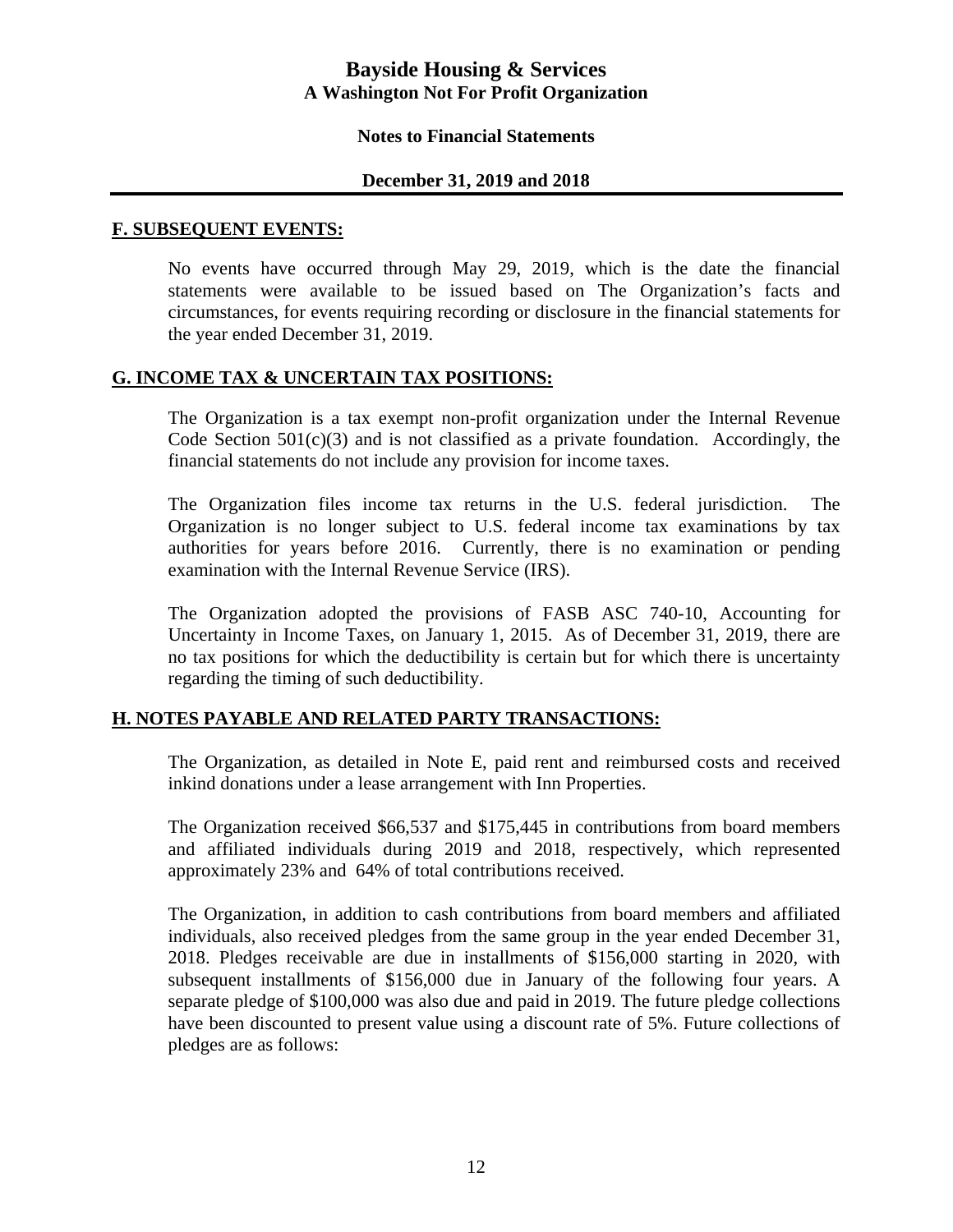### **Notes to Financial Statements**

| 2020     | S | 156,000   |
|----------|---|-----------|
| 2021     |   | 156,000   |
| 2022     |   | 156,000   |
| 2023     |   | 156,000   |
| 2024     |   | 156,000   |
| Discount |   | (77, 327) |
| Total:   |   | 702,673   |
|          |   |           |

#### **December 31, 2019 and 2018**

Board members and affiliated organizations have also provided, as of December 31, 2019 and 2018, \$139,092 and 140,829 in unsecured loans to The Organization.

Notes payable from related parties was the following at December 31, 2019:

| <b>Notes Payable To Christopher Eagan (Board Past President)</b><br>Note dated May 8, 2015. 6% annual interest, due quarterly.                                                        |                           |        |
|---------------------------------------------------------------------------------------------------------------------------------------------------------------------------------------|---------------------------|--------|
| Note due on demand after 5 years from issuance                                                                                                                                        | \$                        | 20,000 |
| Three separate notes, all at 5% annual interest, due<br>on demand. Interest due on January 1 of each year.                                                                            |                           | 35,000 |
| Accrued interest payable:                                                                                                                                                             |                           | 11,278 |
| <b>Total Due to Christopher Eagan</b>                                                                                                                                                 | $\boldsymbol{\mathsf{S}}$ | 66,278 |
| <b>Notes Payable To Vincent Verneuil (Board Secretary/Treasurer)</b><br>Note dated May 20, 2015. 6% annual interest, due quarterly.<br>Note due on demand after 5 years from issuance | \$                        | 20,000 |
| Two separate notes, both at 5% annual interest, due<br>on demand. Interest due on January 1 of each year.                                                                             |                           | 20,000 |
| Accrued interest payable:                                                                                                                                                             |                           | 8,854  |
| <b>Total Due to Vincent Verneuil</b>                                                                                                                                                  |                           | 48,854 |

## **The GK & SK Living Trust (Living Trust of One Original Founder and Board Member and Spouse Who is a Current Board Member)**

| Note dated December 31, 2017. 5% interest. Due December 21, 2020 | 18.960 |
|------------------------------------------------------------------|--------|
| Note dated October 1, 2017. 5% interest. Due December 31, 2020   | 5.000  |